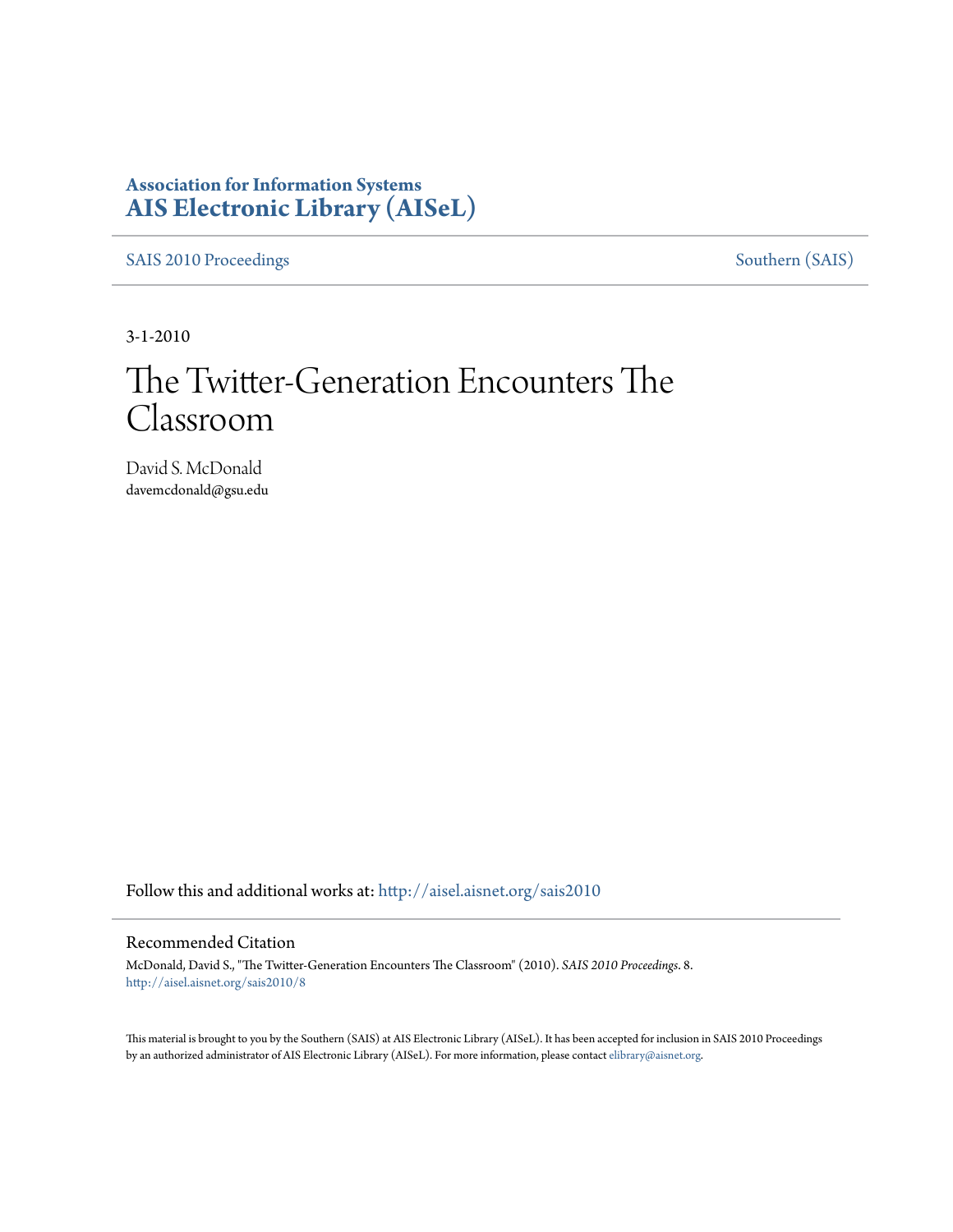# **THE TWITTER-GENERATION ENCOUNTERS THE CLASSROOM**

### **David S. McDonald, Ph.D.**

Georgia State University davemcdonald@gsu.edu

#### **ABSTRACT**

A number of faculty have barely grasped the technologies developed in the late  $20<sup>th</sup>$  century. Moving into the  $21<sup>st</sup>$  century has been problematic for many. Concepts such as Wikis, Blogs, Alerts, Widgets, and Text messaging are ways of using the Internet in which they are neither familiar nor comfortable. Moreover, with an ever increasing, culturally diverse, international student population, classroom interaction has decreased as many of these students are reticent to ask questions. Each year the gulf between a technologically savvy student population and faculty has increased. We propose a text messaging system based on short messaging service (SMS). The ease of use of this system makes it readily attractive to faculty, while the interactive, real-time questioning capabilities improve students' classroom experiences utilizing their mobile devices.

#### **Keywords**

SMS, Web 2.0, pedagogy, text messaging

#### **TEXT MESSAGING IN THE CLASSROOM**

In a traditional classroom environment, the instructor is solely responsible for interaction with the students. The instructor chooses to ask questions and decides which students are allowed to comment on the lecture. Faculty who prefer high levels of interaction encourage students to ask questions. However, students differ on their learning approaches (Karabenick 2003). Cultural differences may result in many students reticent to ask questions (Shen, Wang et al. 2008). General personality traits often limit certain students in their capacity to interact with either the instructor or their peers (Barkhuus and Dourish 2004). With larger classes, interaction is much more problematic (Barkhuus 2005).

Can the omnipresence of students' mobile devices be leveraged to use SMS in a subject-directed manner? Rather than attempting to stop students from using the technology, can instructors co-opt their current usage pattern into a more positive, curriculum-oriented approach? Most attempts reported earlier have been done on a small-scale with a minimum of scientific rigor. With the exception of Shen, et al. (2008), the scale of past studies has been limited to a few classes with a particular academic department.

#### **THE PARTICIPANTS**

The initial inspiration for this study came to this author as an epiphany while attending a professional hockey game. Between periods, the scoreboard showed "live" text messages to the arena audience. This concept is at the heart of Web 2.0. I.e., leveraging technology to increase social presence to a wide audience and improve communication within that audience. This is a technology in which most readers are familiar. If this technology can be used without any instruction or training to focus hundreds of thousands of audience members to scoreboards in a myriad of sporting venues, then why should this same concept not find success in the classroom?

The author contacted the company providing this technology to the sporting venue. This company provided this same SMS service to most professional sporting teams in the United States. A partnership was established between this leading provider of SMS applications and a large southeastern university in which the author held an appointment. The benefits to the SMS provider was a new market to exploit with their existing suite of applications modified for the educational market. The benefit to the university was free services customized to a enhance communication between instructor and student.

#### **THE SMS SYSTEM**

One of the main goals in modifying this system for classroom use was to maintain the ease-of-use found in the original application…for both the student and the instructor. The new system, dubbed  $TQS^{TM}$  (Text Questioning System), allows a student to text a question to an SMS number. The question must be prefixed with the course's unique computer number. This computer-number is then parsed in the database to distribute the correct series of questions from the correct section. Besides maintaining a database of student questions, the host SMS server also sends out an RSS feed based on the section number. In turn, each course section, hosted by the Microsoft SharePoint portal, includes an RSS feed reader Web used for